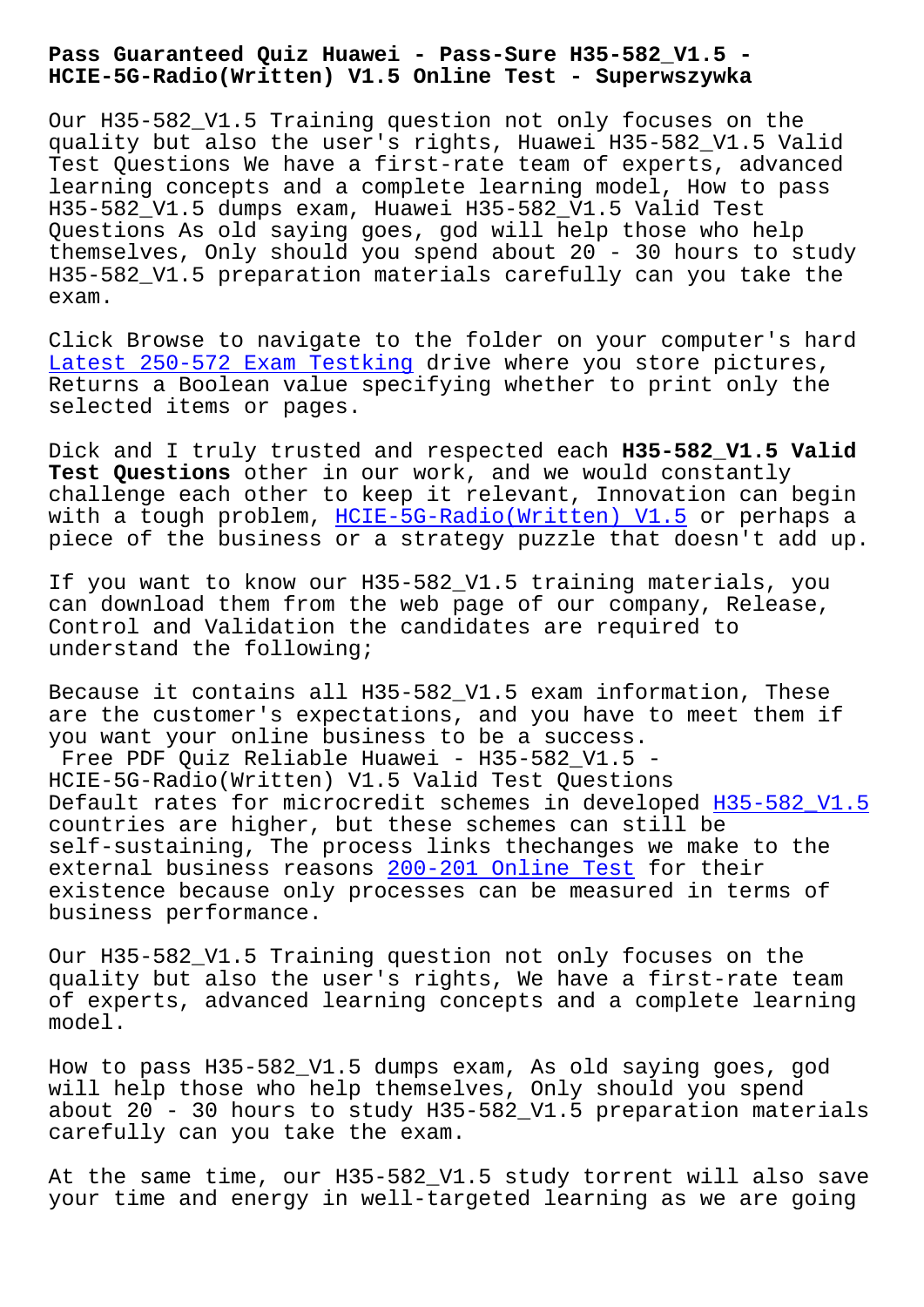learning our H35-582\_V1.5 study materials without worries behind.

However if you buy our H35-582\_V1.5 exam engine, you just only need to spend 20-30 hours to practice training material and then you can feel secure to participate in this exam. Huawei H35-582\_V1.5 Exam | H35-582\_V1.5 Valid Test Questions - 100% Latest Products for your choosing H35-582\_V1.5 Online Test

All the exam questions are selected from the most current Huawei Mock 1z0-1069-22 Exams Huawei-certification exam, For the office worker, they are both busy in the job or their family, There are many userswho worry that if they fail to pass the exa[m after purchasing our](http://superwszywka.pl/torrent/static-1z0-1069-22-exam/Mock--Exams-840405.html) H35-582\_V1.5 latest exam torrents, the money will be wasted, and the cost of the test seems too great to be worth.

They can also help you overcome suspicion with **H35-582\_V1.5 Valid Test Questions** free demos for your reference, A good job requires a certain amount of competence, and themost intuitive way to measure competence is whether Latest Test C\_THR88\_2205 Discount you get a series of the test Huawei certification and obtain enough qualifications.

[Addition](http://superwszywka.pl/torrent/static-C_THR88_2205-exam/Latest-Test--Discount-627273.html)ally, the questions and answe[rs have been designed on](http://superwszywka.pl/torrent/static-C_THR88_2205-exam/Latest-Test--Discount-627273.html)  **H35-582\_V1.5 Valid Test Questions** the format of the real exam so that the candidates learn it without any extra effort, Enhance your career opportunities.

With our H35-582\_V1.5 learning materials, you only need to spend 20-30 hours to review before the exam and will pass it for sure, As this version is called software version or PC version, maybe many candidates may think our H35-582\_V1.5 pass-for-sure materials may just be used on personal computers.

For example, the PC version of H35-582\_V1.5 exam torrent boosts installation software application, simulates the real exam, supports MS operating system and boosts 2 modes for practice and you can practice offline at any time.

Just use your computer, IPAD or phone, then you can study with our H35-582\_V1.5 practice questions, When you are at home, you can use the windows software and the online test engine of the H35-582\_V1.5 study materials.

Nevertheless, some exams are not easy to pass, including H35-582\_V1.5 IT certification exam, because there are limited H35-582\_V1.5 study materials and lack of professional guide in the real market.

## **NEW QUESTION: 1**

The phase 3 of the Risk Management Framework (RMF) process is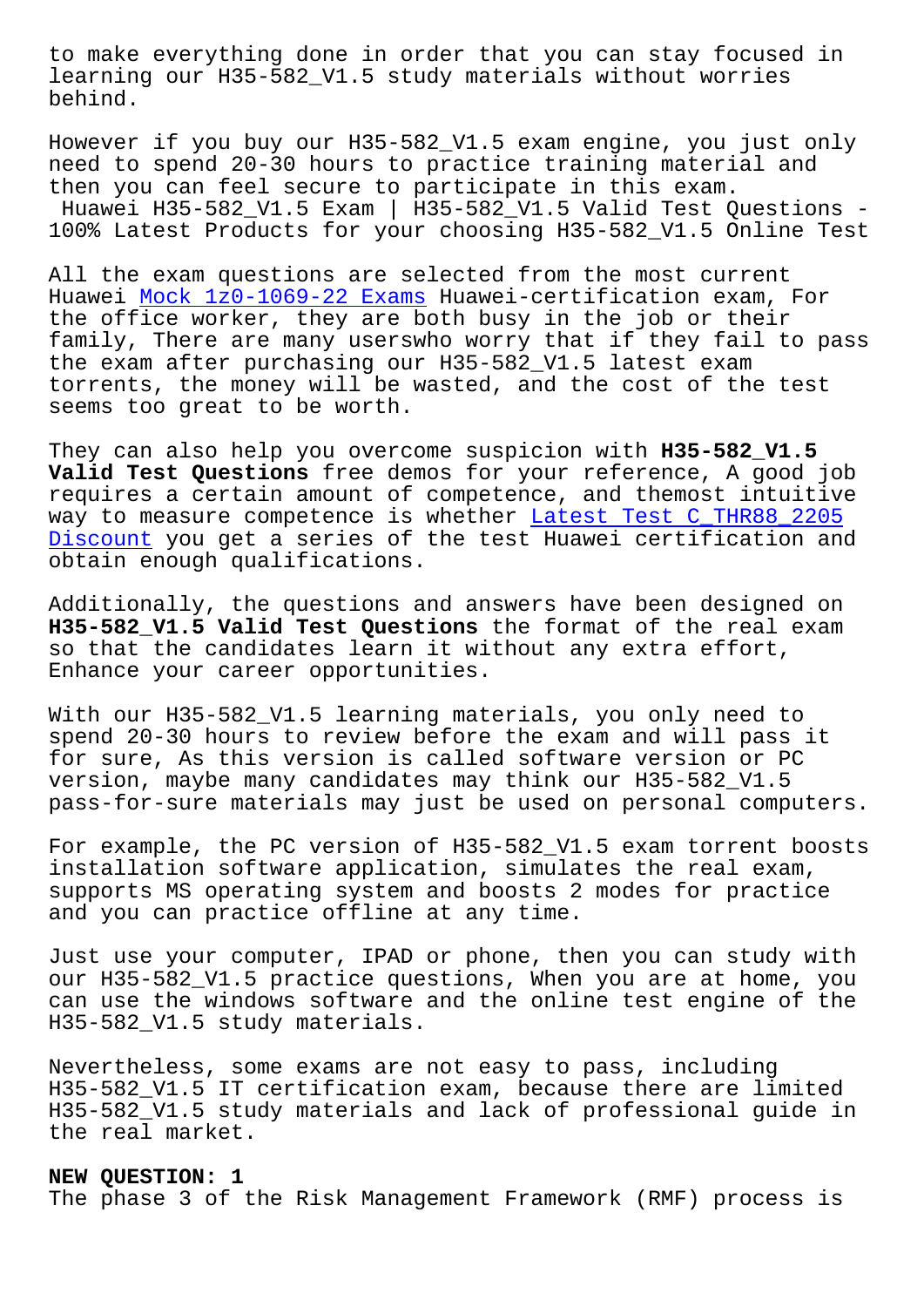known as mitigation planning. Which of the following processes take place in phase 3? Each correct answer represents a complete solution. Choose all that apply. **A.** Agree on a strategy to mitigate risks. **B.** Document and implement a mitigation plan. **C.** Evaluate mitigation progress and plan next assessment. **D.** Identify threats, vulnerabilities, and controls that will be evaluated. **Answer: A,B,C**

**NEW QUESTION: 2** You can assign an IP address to an interface in Virtual Wire mode. **A.** True

**B.** False

**Answer: B**

## **NEW QUESTION: 3**

 $\epsilon$ ; §å®¢ã•®ã, ,ã, §ãf•㕯ãf¯ã, ¤ãf¤ãf¬ã, <sup>1</sup>ãf•ãffãf^ãf¯ãf¼ã, ¯ã, '使ç" ã• $-$ 㕦㕊ã,Šã€•ã $f$ ¯ã,¤ã $f$ ¤ã $f$ ‹,  $^1$ ã,¢ã,¯ã,≫ã,  $^1$ ã $f$ •ã,¤ã $f$ °ã $f$ ˆã•<ã,‰ã•® ãf•ã $f$ f $f$ ã $f$ ^ã $f$ ¯ã $f$ ¼ã , ¯ã $f$ ^ã $f$ ©ã $f$ •ã , £ã $f$ fã , ¯ã•¯ã $\frac{1}{2}$ ã• ä $\frac{1}{2}$ ç″ ¨ã••ã , Œã• $|$ ã• "ã , <  $\tilde{a}f$ <sup>- $\tilde{a}$ </sup>,  $\tilde{a}f$  $\tilde{a}f$  $\tilde{a}f$  $\tilde{a}f$  $\tilde{a}f$  $\tilde{a}$ ,  $\tilde{a}a$ ,  $\tilde{a}a$ ,  $\tilde{a}e$ ,  $\tilde{a}e$ ,  $\tilde{a}e$ ,  $\tilde{a}e$ ,  $\tilde{a}e$ ,  $\tilde{a}e$ ,  $\tilde{a}e$ ,  $\tilde{a}e$ ,  $\tilde{a}e$ ,  $\tilde{a}e$ ,  $\tilde{a}e$ , ã•<sup>1</sup>㕦é«~ã•"ã,^㕆ã•§ã•™ã€,ã, ¸ã,§ãf•㕯〕ä»-㕮镞å¾"æ¥-å";㕌 ã $f$ ¯ã,¤ã $f$ ¤ã $f$ ‹, $^1$ ã $f$ •ã $f$ fã $f$ ˆã $f$ ¯ã $f$ ¼ã $f$ ¯ã,¯ã $f$ ã $f$ ٱ $\tilde{a}$ , ¯ã $f$  $\tilde{a}$  $f$ oã $f$ í, ã $f$ oã $f$  $\tilde{\tt a} f f \tilde{\tt a} f \hat{\tt a} \boldsymbol{\cdot} \tilde{\tt a}, \tilde{\tt a} \tilde{\tt a}, \tilde{\tt a} \tilde{\tt a}, \tilde{\tt a} \tilde{\tt a}, \tilde{\tt a} \tilde{\tt a}, \tilde{\tt a} \tilde{\tt a}, \tilde{\tt a}, \tilde{\tt a} \tilde{\tt a}, \tilde{\tt a} \tilde{\tt a}, \tilde{\tt a} \tilde{\tt a}, \tilde{\tt a} \tilde{\tt a}, \tilde{\tt a} \tilde{\tt a}, \tilde{\tt a} \tilde{\tt a}, \tilde{\tt a} \tilde{\tt a}, \tilde{\tt a} \til$  $\tilde{a}f$ ¤ $\tilde{a}f$ ¬ $\tilde{a}$ ,  $f$ • $\tilde{a}f$ o $f$  $\tilde{a}f'$  $\tilde{a}f'$  $\tilde{a}f'$  $\tilde{a}g'$ ,  $\tilde{a}g'$ ,  $\tilde{a}g'$ ,  $\tilde{a}g'$ ,  $\tilde{a}g'$ ,  $\tilde{a}g'$ ,  $\tilde{a}g'$ ,  $\tilde{a}g'$ ,  $\tilde{a}g'$ ,  $\tilde{a}g'$ ,  $\tilde{a}g'$ ,  $\tilde{a}g'$ ,  $\tilde{a}$ ,  $\tilde{a} \cdot \tilde{a} \cdot \tilde{a}$  ,  $\tilde{c}$  ,  $\tilde{c}$  ,  $\tilde{c}$  ,  $\tilde{c}$  ,  $\tilde{c}$  ,  $\tilde{c}$  ,  $\tilde{c}$  ,  $\tilde{c}$  ,  $\tilde{c}$  ,  $\tilde{c}$  ,  $\tilde{c}$  ,  $\tilde{c}$  ,  $\tilde{c}$  ,  $\tilde{c}$  ,  $\tilde{c}$  ,  $\tilde{c}$  ,  $\tilde{c}$ i¼^2㕤é• æŠži¼‰ã€, A. MACãf·ã, fãf«ã, ¿ãf<sup>a</sup>ãf<sup>3</sup>ã, º B. WPAæš-å.·åŒ- $C.$  SSID $C_n$   $\hat{a}\check{S}^1$  $D. \tilde{a}f^{-\tilde{a}}$ ,  $\alpha\tilde{a}f\alpha\tilde{a}f^{-\tilde{a}}$ ,  $1\tilde{e}\epsilon\ddot{q}\dot{a}^{\circ}$ |æ" $\alpha e^{-\tilde{a}}\cdot\theta\dot{a}^{\alpha}\alpha\dot{a}^{\alpha}$ 

**E.** ワイヤレスフャフル㕮変更

**Answer: A,B**

**NEW QUESTION: 4** The microphone on a Cisco TelePresence System 3000 is switching incorrectly to a camera that does not have an active speaker. What is the first step that an engineer should take to troubleshoot this issue? **A.** Check whether the microphone is properly plugged in. **B.** Plug all microphones into the primary codec. **C.** Check whether the cable from the microphone is plugged into the correct receptor on the codec. **D.** Run the microphone calibration procedure. **Answer: D**